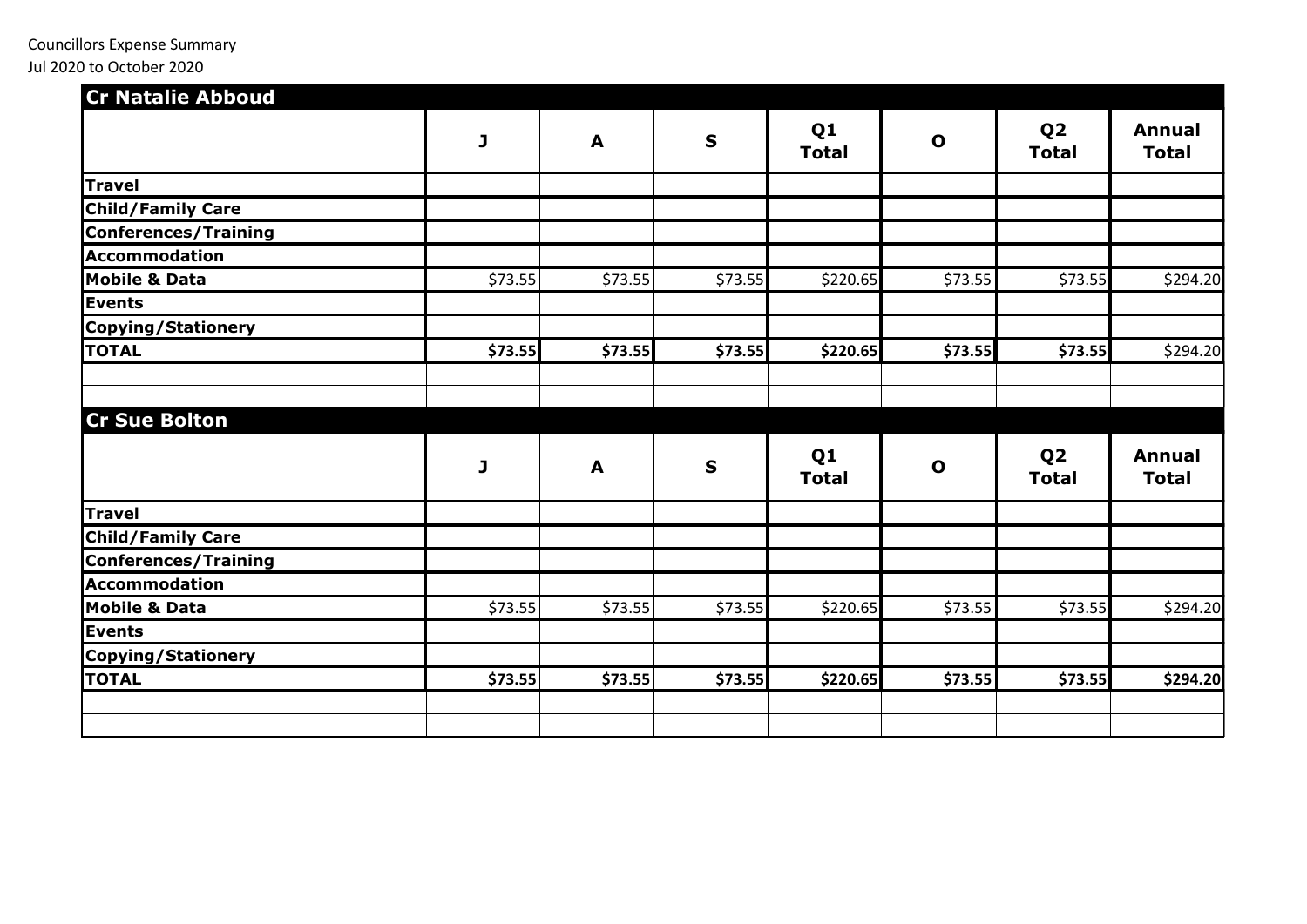| Cr Annalivia Carli Hannan   |         |         |             |                                |              |                                |                               |
|-----------------------------|---------|---------|-------------|--------------------------------|--------------|--------------------------------|-------------------------------|
|                             | J       | A       | $\mathbf S$ | Q <sub>1</sub><br><b>Total</b> | $\mathbf 0$  | Q <sub>2</sub><br><b>Total</b> | <b>Annual</b><br><b>Total</b> |
| <b>Travel</b>               |         |         |             |                                |              |                                |                               |
| <b>Child/Family Care</b>    |         |         |             |                                |              |                                |                               |
| <b>Conferences/Training</b> |         |         |             |                                |              |                                |                               |
| Accommodation               |         |         |             |                                |              |                                |                               |
| <b>Mobile &amp; Data</b>    | \$73.55 | \$73.55 | \$73.55     | \$220.65                       | \$73.55      | \$73.55                        | \$294.20                      |
| Events                      |         |         |             |                                |              |                                |                               |
| Copying/Stationery          |         |         |             |                                |              |                                |                               |
| <b>TOTAL</b>                | \$73.55 | \$73.55 | \$73.55     | \$220.65                       | \$73.55      | \$73.55                        | \$294.20                      |
| <b>Cr Helen Davidson</b>    |         |         |             |                                |              |                                |                               |
|                             | J       | A       | $\mathbf S$ | Q <sub>1</sub><br><b>Total</b> | $\mathbf{o}$ | Q <sub>2</sub><br><b>Total</b> | <b>Annual</b><br><b>Total</b> |
| <b>Travel</b>               |         |         |             |                                |              |                                |                               |
| <b>Child/Family Care</b>    |         |         |             |                                |              |                                |                               |
| Conferences/Training        |         |         |             |                                |              |                                |                               |
| <b>Accommodation</b>        |         |         |             |                                |              |                                |                               |
| <b>Mobile &amp; Data</b>    | \$73.55 | \$73.55 | \$73.55     | \$220.65                       | \$73.55      | \$73.55                        | \$294.20                      |
| <b>Events</b>               |         |         |             |                                |              |                                |                               |
| Copying/Stationery          |         |         |             |                                |              |                                |                               |
| <b>TOTAL</b>                | \$73.55 | \$73.55 | \$73.55     | \$220.65                       | \$73.55      | \$73.55                        | \$294.20                      |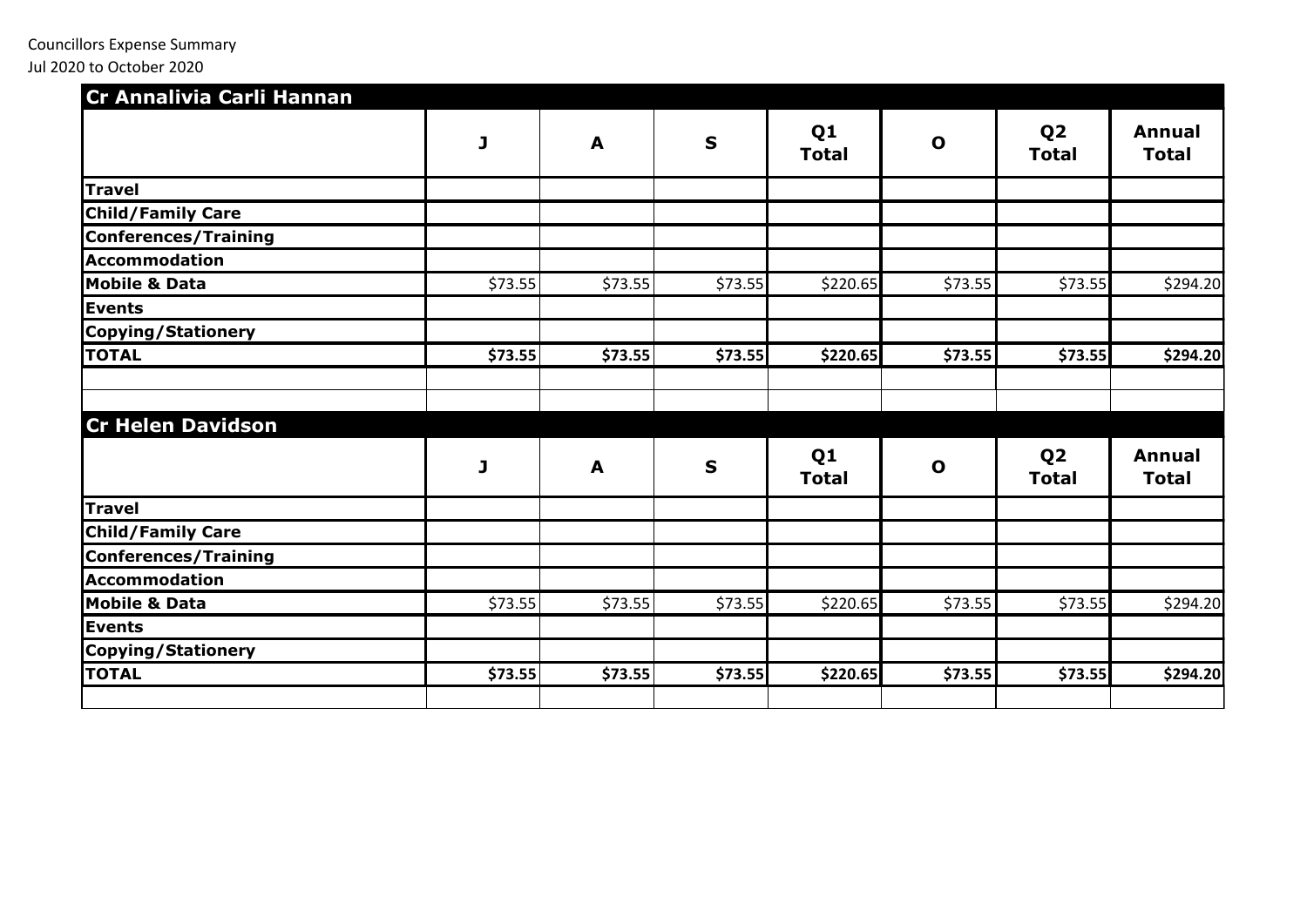| Cr Ali Irfanli              |         |         |             |                                |              |                                |                               |
|-----------------------------|---------|---------|-------------|--------------------------------|--------------|--------------------------------|-------------------------------|
|                             | J       | A       | $\mathbf S$ | Q <sub>1</sub><br><b>Total</b> | $\mathbf 0$  | Q <sub>2</sub><br><b>Total</b> | <b>Annual</b><br><b>Total</b> |
| <b>Travel</b>               |         |         |             |                                |              |                                |                               |
| <b>Child/Family Care</b>    |         |         |             |                                |              |                                |                               |
| <b>Conferences/Training</b> |         |         |             |                                |              |                                |                               |
| <b>Accommodation</b>        |         |         |             |                                |              |                                |                               |
| <b>Mobile &amp; Data</b>    | \$73.55 | \$73.55 | \$73.55     | \$220.65                       | \$73.55      | \$73.55                        | \$294.20                      |
| <b>Events</b>               |         |         |             |                                |              |                                |                               |
| <b>Copying/Stationery</b>   |         |         |             |                                |              |                                |                               |
| <b>TOTAL</b>                | \$73.55 | \$73.55 | \$73.55     | \$220.65                       | \$73.55      | \$73.55                        | \$294.20                      |
|                             |         |         |             |                                |              |                                |                               |
| Cr John Kavanagh            |         |         |             |                                |              |                                |                               |
|                             | J       | A       | $\mathbf S$ | Q <sub>1</sub><br><b>Total</b> | $\mathbf{o}$ | Q <sub>2</sub><br><b>Total</b> | <b>Annual</b><br><b>Total</b> |
| <b>Travel</b>               |         |         |             |                                |              |                                |                               |
| <b>Child/Family Care</b>    |         |         |             |                                |              |                                |                               |
| <b>Conferences/Training</b> |         |         |             |                                |              |                                |                               |
| <b>Accommodation</b>        |         |         |             |                                |              |                                |                               |
| <b>Mobile &amp; Data</b>    | \$73.55 | \$73.55 | \$73.55     | \$220.65                       | \$73.55      | \$73.55                        | \$294.20                      |
| Events                      |         |         |             |                                |              |                                |                               |
| <b>Copying/Stationery</b>   |         |         |             |                                |              |                                |                               |
| <b>TOTAL</b>                | \$73.55 | \$73.55 | \$73.55     | \$220.65                       | \$73.55      | \$73.55                        | \$294.20                      |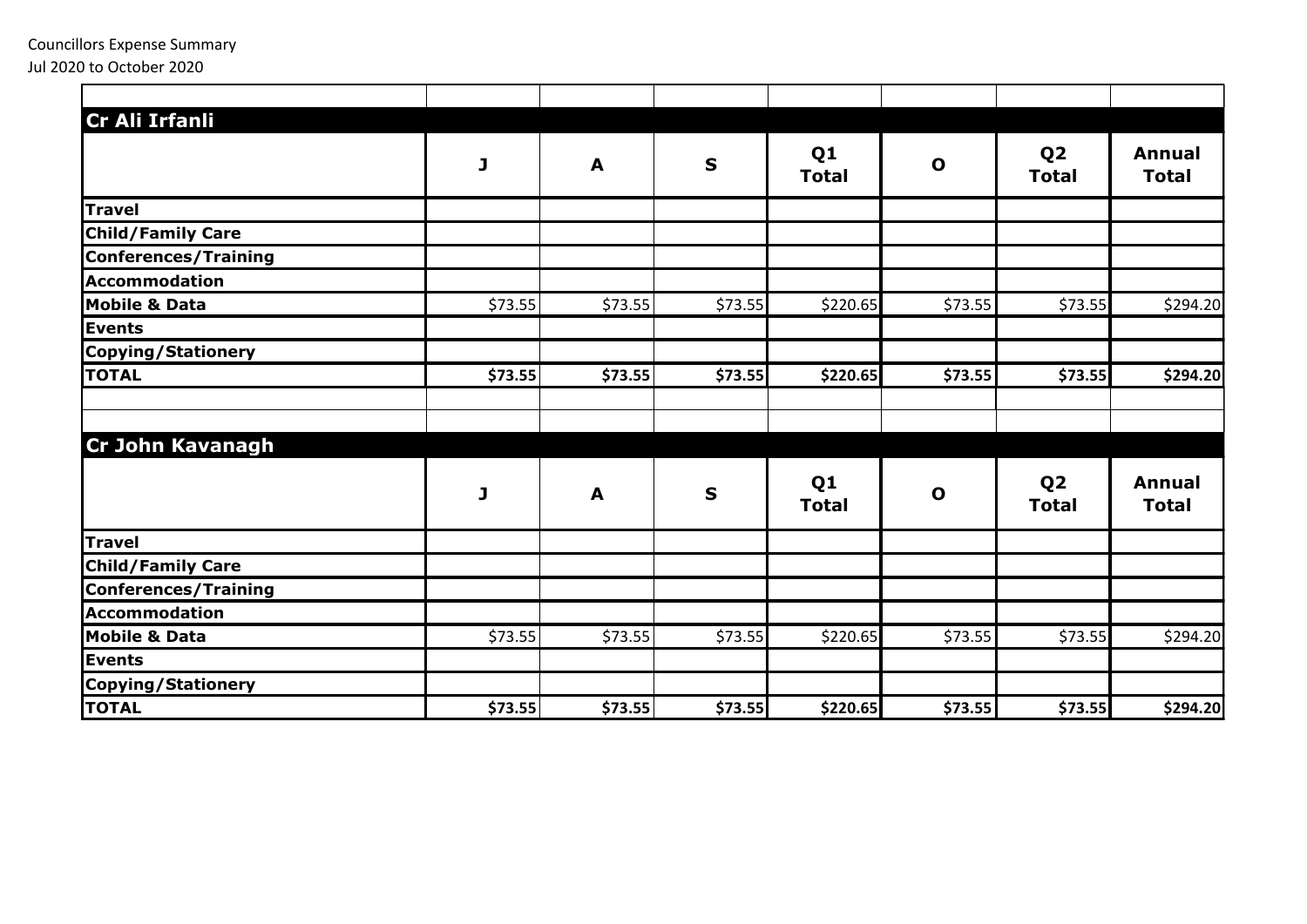| <b>Cr Dale Martin</b>       |         |         |             |                                |              |                                |                               |
|-----------------------------|---------|---------|-------------|--------------------------------|--------------|--------------------------------|-------------------------------|
|                             | J       | A       | $\mathbf S$ | Q <sub>1</sub><br><b>Total</b> | $\mathbf{o}$ | Q <sub>2</sub><br><b>Total</b> | <b>Annual</b><br><b>Total</b> |
| <b>Travel</b>               |         |         |             |                                |              |                                |                               |
| <b>Child/Family Care</b>    |         |         |             |                                |              |                                |                               |
| <b>Conferences/Training</b> |         |         |             |                                |              |                                |                               |
| Accommodation               |         |         |             |                                |              |                                |                               |
| <b>Mobile &amp; Data</b>    | \$73.55 | \$73.55 | \$73.55     | \$220.65                       | \$73.55      | \$73.55                        | \$294.20                      |
| <b>Events</b>               |         |         |             |                                |              |                                |                               |
| <b>Copying/Stationery</b>   |         |         |             |                                |              |                                |                               |
| <b>TOTAL</b>                | \$73.55 | \$73.55 | \$73.55     | \$220.65                       | \$73.55      | \$73.55                        | \$294.20                      |
| <b>Cr Jess Dorney</b>       |         |         |             |                                |              |                                |                               |
|                             | J       | A       | $\mathbf S$ | Q <sub>1</sub><br><b>Total</b> | $\mathbf{o}$ | Q <sub>2</sub><br><b>Total</b> | <b>Annual</b><br><b>Total</b> |
| <b>Travel</b>               |         |         |             |                                |              |                                |                               |
| <b>Child/Family Care</b>    |         |         |             |                                |              |                                |                               |
| <b>Conferences/Training</b> |         |         |             |                                |              |                                |                               |
| Accommodation               |         |         |             |                                |              |                                |                               |
| <b>Mobile &amp; Data</b>    | \$73.55 | \$73.55 | \$73.55     | \$220.65                       | \$73.55      | \$73.55                        | \$294.20                      |
| <b>Events</b>               |         |         |             |                                |              |                                |                               |
| Copying/Stationery          |         |         |             |                                |              |                                |                               |
| <b>TOTAL</b>                | \$73.55 | \$73.55 | \$73.55     | \$220.65                       | \$73.55      | \$73.55                        | 5294.20                       |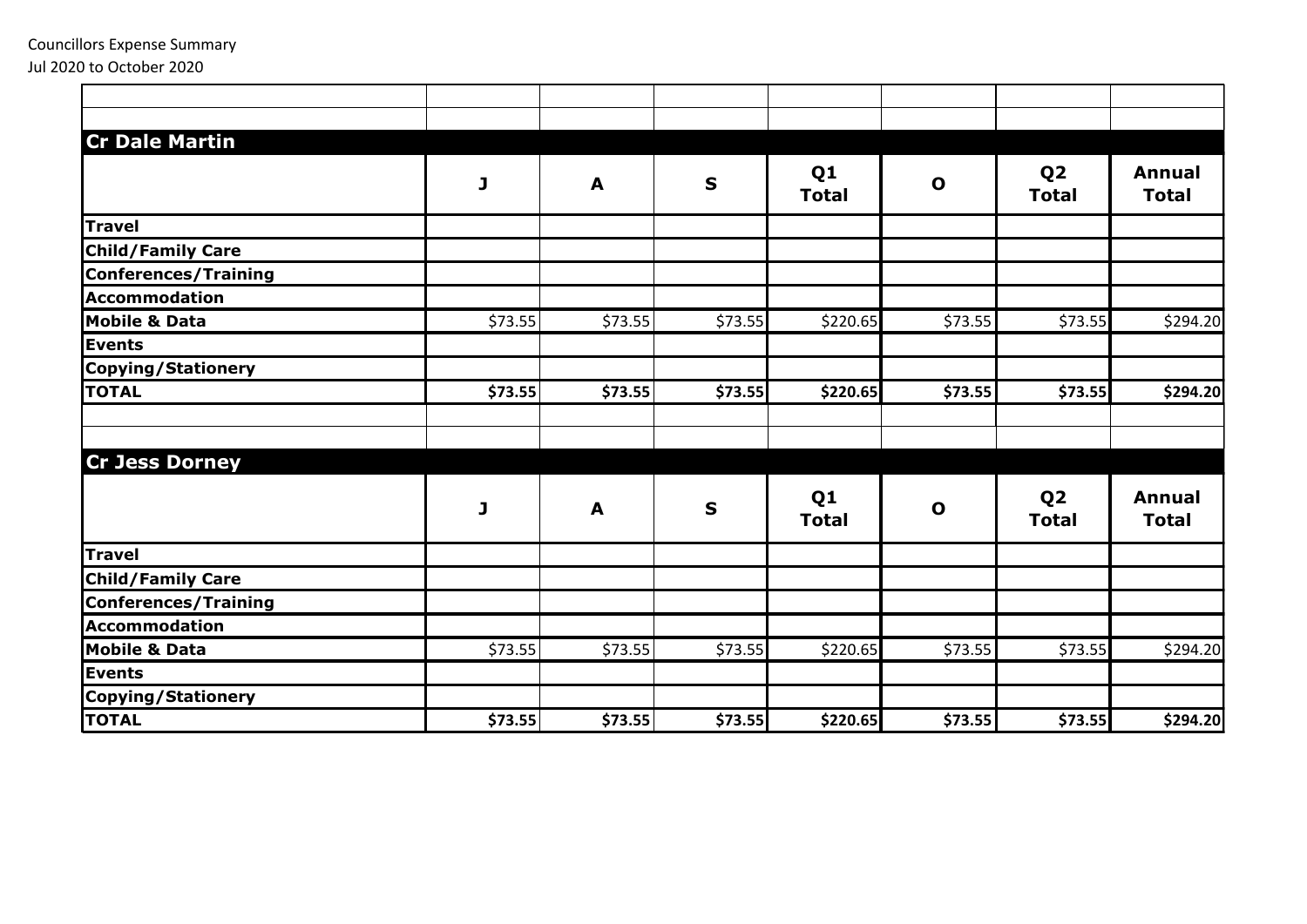| <b>Cr Mark Riley</b>        |          |          |             |                                |              |                                |                               |
|-----------------------------|----------|----------|-------------|--------------------------------|--------------|--------------------------------|-------------------------------|
|                             | J        | A        | $\mathbf S$ | Q <sub>1</sub><br><b>Total</b> | $\mathbf{o}$ | Q <sub>2</sub><br><b>Total</b> | <b>Annual</b><br><b>Total</b> |
| Travel                      |          |          |             |                                |              |                                |                               |
| <b>Child/Family Care</b>    |          |          |             |                                |              |                                |                               |
| <b>Conferences/Training</b> |          |          |             |                                |              |                                |                               |
| <b>Accommodation</b>        |          |          |             |                                |              |                                |                               |
| <b>Mobile &amp; Data</b>    | \$73.55  | \$73.55  | \$73.55     | \$220.65                       | \$73.55      | \$73.55                        | \$294.20                      |
| <b>Events</b>               |          |          |             |                                |              |                                |                               |
| <b>Copying/Stationery</b>   |          |          |             |                                |              |                                |                               |
| <b>TOTAL</b>                | \$73.55  | \$73.55  | \$73.55     | \$220.65                       | \$73.55      | \$73.55                        | \$294.20                      |
| <b>Cr Lambros Tapinos</b>   |          |          |             |                                |              |                                |                               |
|                             | J        | A        | $\mathbf S$ | Q <sub>1</sub><br><b>Total</b> | $\mathbf 0$  | Q <sub>2</sub><br><b>Total</b> | <b>Annual</b><br><b>Total</b> |
| <b>Travel</b>               |          | \$20.00  |             | \$20.00                        |              |                                | \$20.00                       |
| <b>Child/Family Care</b>    |          |          |             |                                |              |                                |                               |
| <b>Conferences/Training</b> |          |          |             |                                |              |                                |                               |
| Accommodation               |          |          |             |                                |              |                                |                               |
| <b>Mobile &amp; Data</b>    | \$73.55  | \$73.55  | \$73.55     | \$220.65                       | \$73.55      | \$73.55                        | \$294.20                      |
| <b>Events</b>               |          |          |             |                                |              |                                |                               |
| Copying/Stationery          | \$31.00  | \$31.00  | \$31.00     | \$93.00                        | \$31.00      | \$31.00                        | \$124.00                      |
| <b>TOTAL</b>                | \$104.55 | \$124.55 | \$104.55    | \$333.65                       | \$104.55     | \$104.55                       | \$438.20                      |